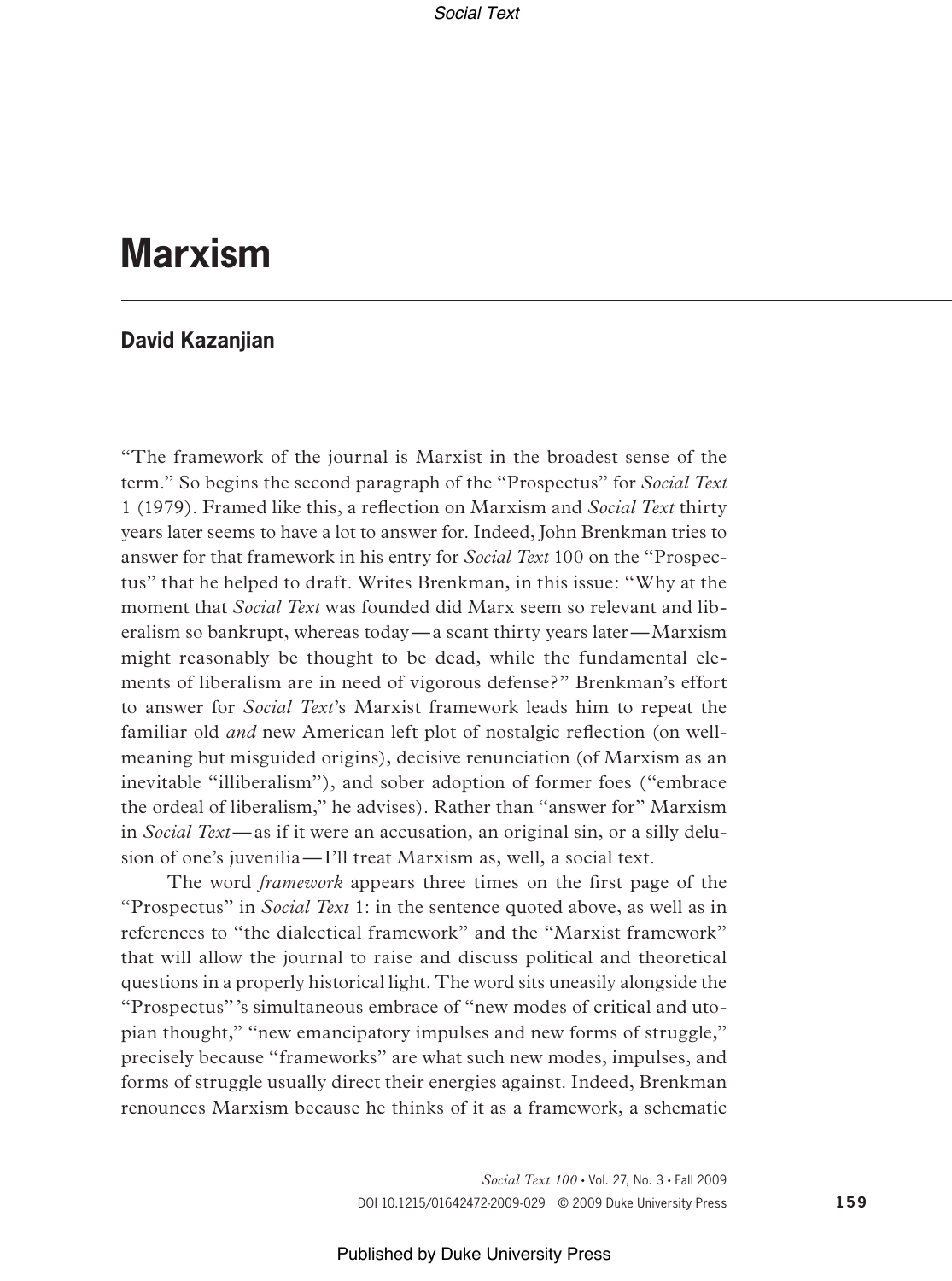tendency to see "patterns of human behavior in groups," and he opts for liberalism because he thinks it is more attuned to action and potentiality: "liberalism postulates individuals in their capacity of action." Perhaps it is a sign of the distance separating *Social Text* 1 from *Social Text* 100 that thinking of Marxism as a framework, and liberalism as anything but a fantasy, seems out of tune to me. Thanks in part to the kind of thinking *Social Text* helped to put in motion between issue 1 and issue 100, some of us learned Marxism not as a framework but rather as a way to think outside the frame.

"Frame work" originally referred to the product (or "work") of a machine (or "frame") composed of parts fitted together, like a loom for weaving or a mold for casting. Ephraim Chambers's *Cyclopædia; or, An Universal Dictionary of Arts and Sciences* (1738) explains that the word "frame is more particularly used for a sort of loom, whereon artizans stretch their linens, silks, stuffs &c. to be embroidered, quilted or the like. See EMBROIDERY, TAPESTRY *work* &c."1 The 11 May 1812 issue of *The Examiner; a Sunday paper, on politics, domestic economy, and theatricals* asserts that "Frames . . . indisputably lessen the number of workmen," and G. P. R. James's *The Woodman; A Romance of the Times of Richard III* (1849) describes "two young girls who sat near with tall frames before them, running the industrious needle in and out."2 So in the eighteenth and nineteenth centuries, at least, "frame work" named the interface between commodities and the artisans, workmen, and young girls who made them under conditions of automation, structural unemployment, and child labor that echo into this crisis-ridden, twenty-first-century global economy.

Rather than thinking of Marxism as a framework, then, we could treat *framework* as a term forged in and through capitalist discursive practice, like *primitive accumulation* or *use-value*. The "so-called" (*sogenannte*) in the title "So-called Primitive Accumulation" of part 8, volume 1, of Marx's *Capital* reminds us of how Marx liked to interpret such terms when they appeared in the familiar plots of the classical political economists. The following passage from "So-called Primitive Accumulation" exemplifies what we might call the analytic of the so-called, which is more traditionally known by Marxists as the critique of the form of appearance:

This primitive accumulation plays approximately the same role in political economy as original sin does in theology. Adam bit the apple, and thereupon sin fell on the human race. Its origin is supposed to be explained when it is told as an anecdote about the past. Long, long ago there were two sorts of people; one, the diligent, intelligent and above all frugal élite; the other, lazy rascals, spending their substance, and more, in riotous living. The legend of theological original sin tells us certainly how man came to be condemned to eat his bread in the sweat of his brow; but the history of economic original sin reveals to us that there are people to whom this is by no means essential.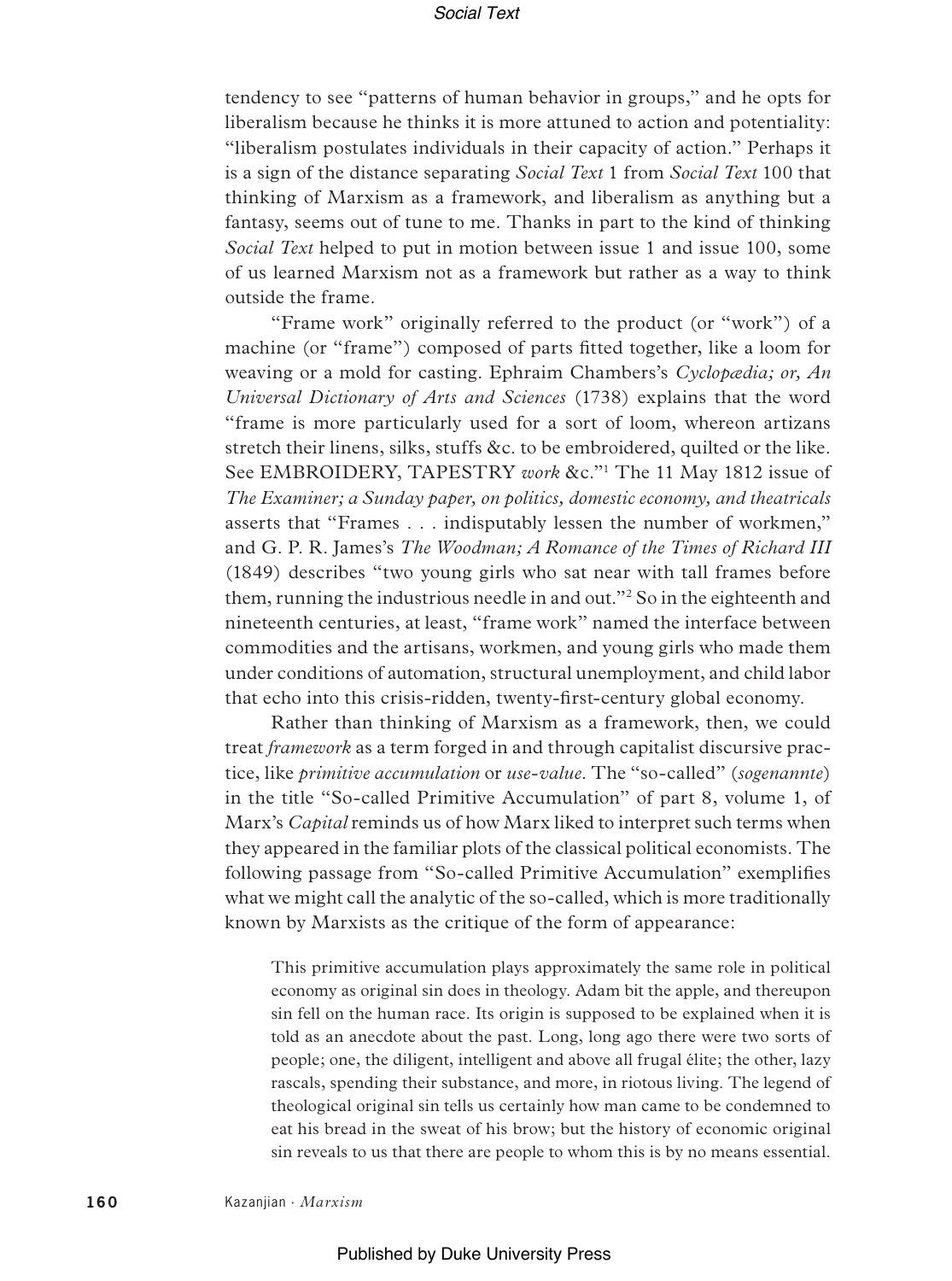Never mind! Thus it came to pass that the former sort accumulated wealth, and the latter sort finally had nothing to sell except their own skins. And from this original sin dates the poverty of the great majority who, despite all their labour, have up to now nothing to sell but themselves, and the wealth of the few that increases constantly, although they have long ceased to work.<sup>3</sup>

In the face of pervasive, over-familiar terms that one cannot not utter, terms that utter us as much as we utter them, Marx had a method: inhabit in order to know, perform in order to critique, and parody in order to revolutionize.

What happens when we turn this analytic of the so-called on *framework* itself? Frameworks are said to help us know and act by bringing everything together more efficiently, more neatly. For instance, the "Prospectus" says that "the Marxist framework seeks to restore . . . history and historical perspective" to the theory of its day, as if the task of thinking were to put everything back in its proper place, as if that proper place were knowable, as if "history" tells us exactly where to look. However, as the 11 May 1812 issue of the *Examiner* points out, frames also automate the work of thinking, "lessening the number of workmen." From the perspective of the frame in James's *The Woodman*, it is the needle that is industrious, not the young girls, as if the needle works the girls themselves. So what about the workmen who are "lessened," pushed outside the frame—how and what do they think? And what are the girls up to while they sit alongside those industrious needles? The so-called of the framework points us toward what happens in and through, but also alongside and outside, the frame.

Grace Lee Boggs, in her 1999/2000 interview with L. Todd Duncan and Katheryne V. Lindberg published in *Social Text* 67 (2001), talks at length about working in an industrial plant during World War II. Of the social and political action that went on among the workers, she says: "There was a tremendous camaraderie. While our hands were busy wiring and soldering, our mouths were yapping away." Boggs continues: "In *Capital*, Marx contrasts the stage of attraction, when the workforce is expanding, and that of repulsion, when it is shrinking. World War II was a period of tremendous expansion. Blacks, women, intellectuals were coming together in the plant for the first time in great numbers. They would exchange books, go bowling together after work, hold discussions. It was a very lively place." Inside, alongside, and in apposition to the order and efficiency of the plant's so-called frame work, wiring and soldering, Boggs and her coworkers kept their mouths from being lessened, automated. They yapped away and went bowling, had discussions and exchanged books—"lazy rascals." They questioned what Stanley Aronowitz reminded us to question in *Social Text* 24 (1990): "the crucial bourgeois ideology—work as an ethical form of life." In turn, they raise for us what Aronowitz called the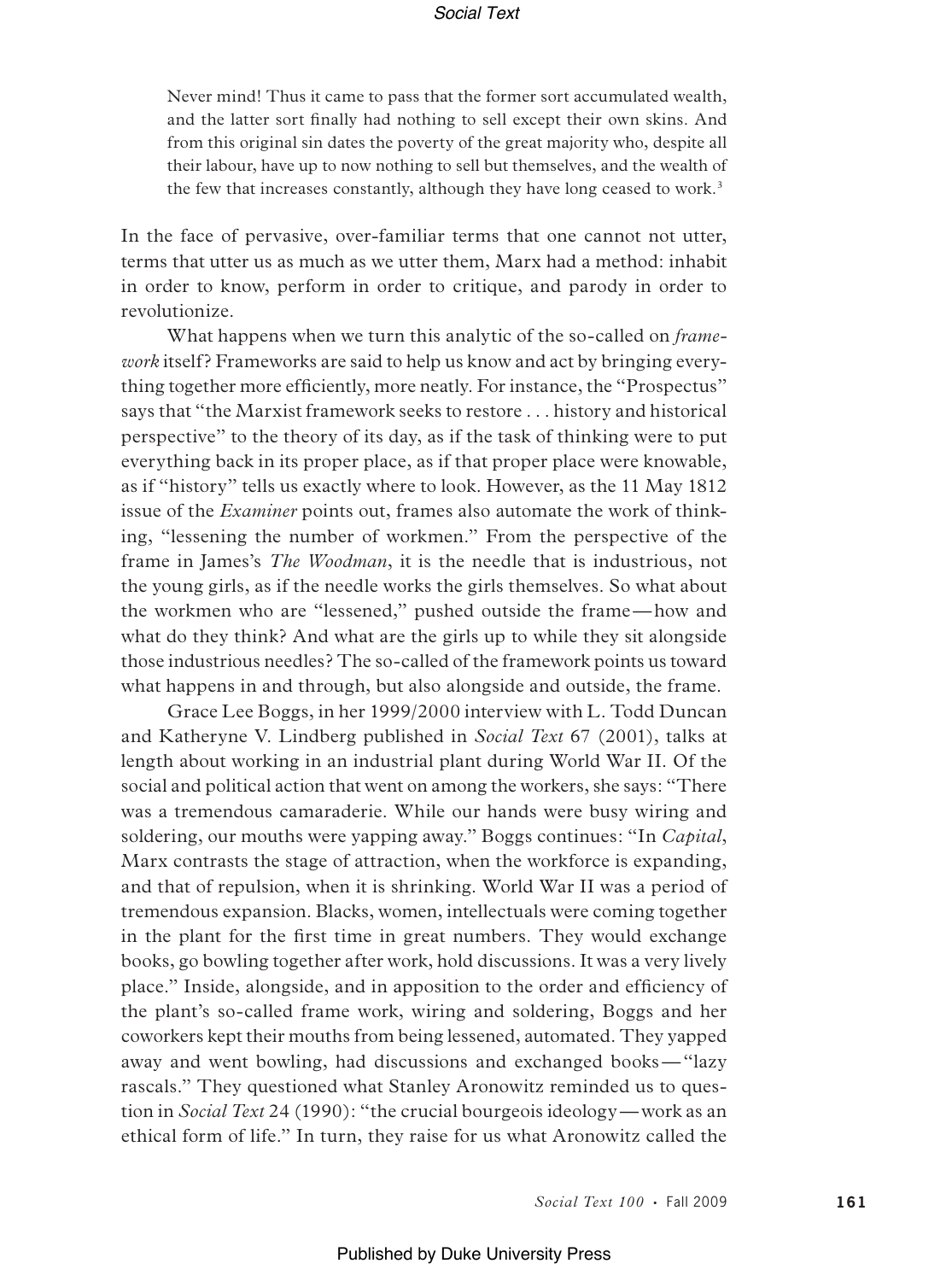"most subversive slogan since the ninetheenth century," a frame-busting question if there ever was one: "why work?"

The plot of Marx's "anecdote about the past" from "So-called Primitive Accumulation" is familiar, with its misguided origins, its featured individuals, its heroes and villains. It is old, it is new, and it is an ordeal, this plot, but apparently someone has to tell it, or else we'll all start asking what we're working for, and why we can't take a break, refuse to work, live riotously. And if we do ask, just like always, we'll be called "illiberal," which according to the *Oxford English Dictionary* means "ill-bred, ungentlemanly, unrefined, base, mean, vulgar, rude, sordid"—lazy rascals, yapping away. This plot still tells itself today, as if automated, a frame work, running the industrious keyboard on our computers with confidence and ease, calling us all. So-calling us all.

Malcolm X knew something about this plot, and he also knew something about the analytic of the so-called: "This so-called democracy has failed the Negro. And all these white liberals have definitely failed the Negro. So, where do we go from here? First, we need some friends. We need some new allies. The entire civil-rights struggle needs a new interpretation, a broader interpretation. We need to look at this civil-rights thing from another angle—from the inside as well as from the outside."4 This democracy, this liberalism, this civil-rights thing—Malcolm insisted that we could inhabit them and find a way out of them, too. To where? There's no framework for that. A young Marx had a similar thought, in 1843: "Therefore not one of the so-called rights of man goes beyond egoistic man, man as a member of civil society, namely an individual withdrawn into himself, his private interest and his private desires and separated from the community";<sup>5</sup> this "political emancipation is certainly a big step forward. It may not be the last form of general human emancipation."<sup>6</sup> It may not be. But who knows? That's the social part of this text of Marxism.

Here's one way to start, though: take a big step backward to *Social Text* 1, where, a few pages after the "Prospectus," Sylvia Wynter's essay "Sambos and Minstrels" breaks out of the frame that Marx's own critique of so-called primitive accumulation left in place: the frame of the socalled primitive. Drawing "attention to that implicit cultural blanchitude which has been central to the social machine of the world system," Wynter reflected on how slave cultures of the Americas expose "the contradictions of the egalitarian creed." She thus took "another angle" on the richly theoretical internationalism that fed into *Social Text* at its start: "In constituting another self, another collective identity whose coding and signification moved outside the framework of the dominant ideology, the slaves were involved in a long and sustained counterstruggle." In a sense, Wynter inaugurates what would become a long *Social Text* counterplot to a certain liberalism's egalitarian creed and its inevitable imperial articula